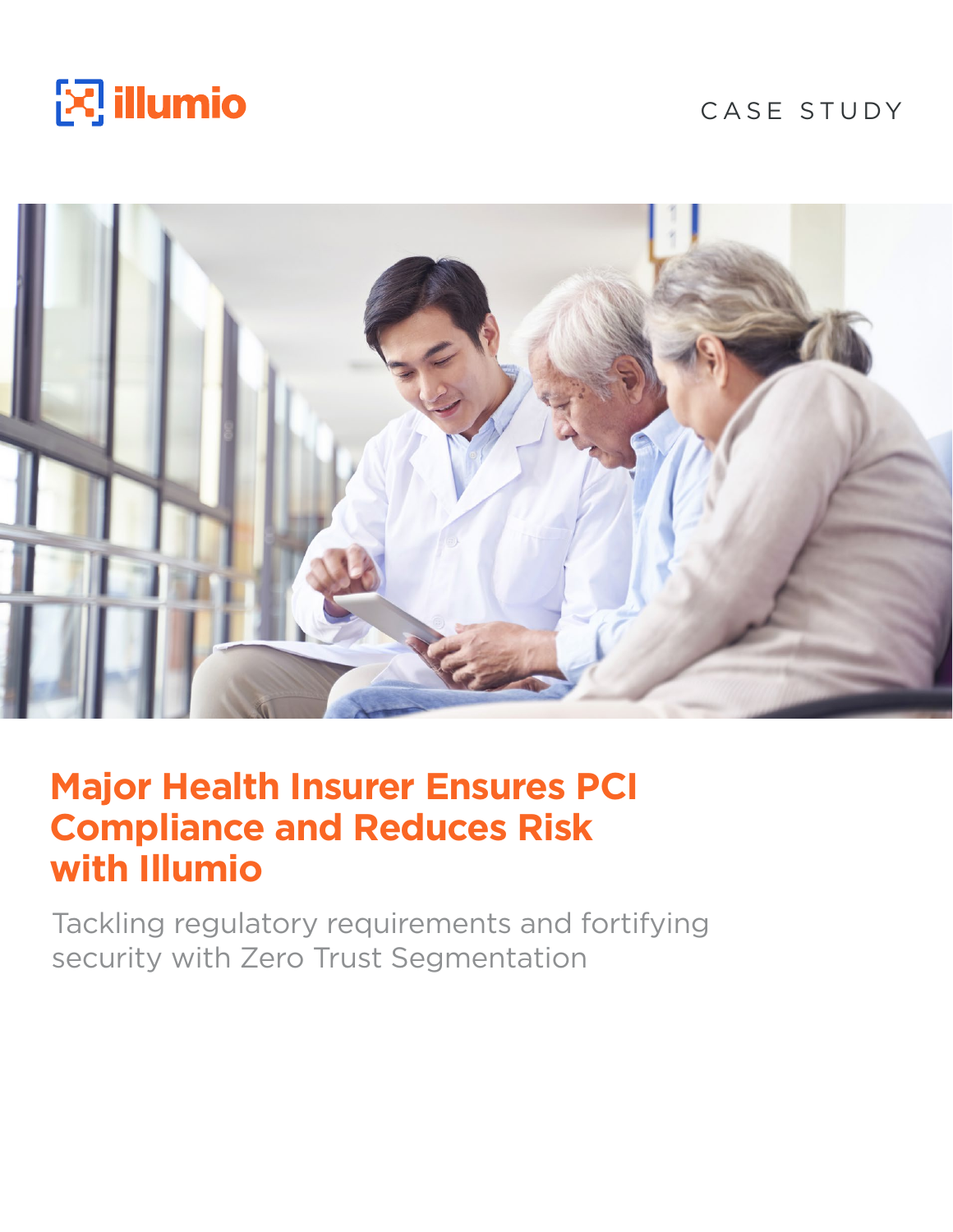## **Customer Overview & Challenge**

Cybersecurity stakes are higher than ever for the healthcare sector – only amplified by the COVID-19 pandemic and a growing ransomware epidemic. For a major health insurance company in the U.S. that provides benefits to millions, doing the work to mitigate cyber risk has been a growing priority. Being targeted by an attack put an onus on the company to shore up defenses against increasing threats and protect financial and health data.

Enhancing payment security for PCI DSS compliance was a priority initiative for which micro-segmentation was essential. The company had to isolate its payment infrastructure from out-of-scope systems. Failing to prove compliance could bring fines, drive up audit expenses, and be a reputational setback.

The team looked for a micro-segmentation solution that would get them compliant quickly. They explored a potential option from an existing vendor and ultimately ruled out its "heavy" approach that required additional hardware installation and a significant amount of human intervention to operationalize.

Beyond the initial PCI-driven case for microsegmentation, new mandates to strengthen the company's security practices and incorporate Zero Trust principles called for enterprise-wide deployment. Traditional network-based segmentation would limit the ability to move fast, scale, and achieve granular control. The company needed a solution that would alleviate the complexity in segmenting an increasingly complex hybrid cloud environment.

# **Illumio Solution**

The team chose Illumio Core for Zero Trust Segmentation – and reaped significant operational and security benefits from its host-based approach, eliminating the need to re-architect the network or take on new hardware.

With an initial focus on PCI DSS compliance, the team gained centralized visibility of all services, workloads, and applications connecting to the payment and processing systems through Illumio Core's real-time application dependency map. Leveraging those insights, the team can quickly create policies to segment the PCI environment. Since Illumio Core follows an allowlist

## **Summary**

**Industry: Health Insurance** 

**Environment:** 35,000+ workloads (bare-metal, containerized, VMs) across hybrid cloud

**Challenge:** Meeting PCI DSS compliance requirements and extending microsegmentation to the entire estate

**Solution: Illumio Core to achieve PCI** compliance and implement scalable Zero Trust Segmentation

**Benefits:** Significant time and cost savings; compliance with confidence; Zero Trust control and reduced risk

model, nothing will access the cardholder data environment (CDE) without explicit authorization; all other connections are denied by default. If there are any environmental changes, the policies automatically update, which gives auditors further assurance that compliance can be maintained and is part of an ongoing business process.

By isolating the CDE down to only critical components, the company reduced its scope, saving time and costs on compliance and increasing the chances of a simpler, successful PCI DSS audit. Within four months of deployment, the team achieved compliance with PCI standards.

The quick and early win set the foundation for continued success. The team has full confidence in Illumio Core to deliver on the need for stricter security measures and mitigate risk through intelligent visibility and Zero Trust controls. They are actively expanding Illumio Core across the entire estate – to the tune of over 35,000 workloads.

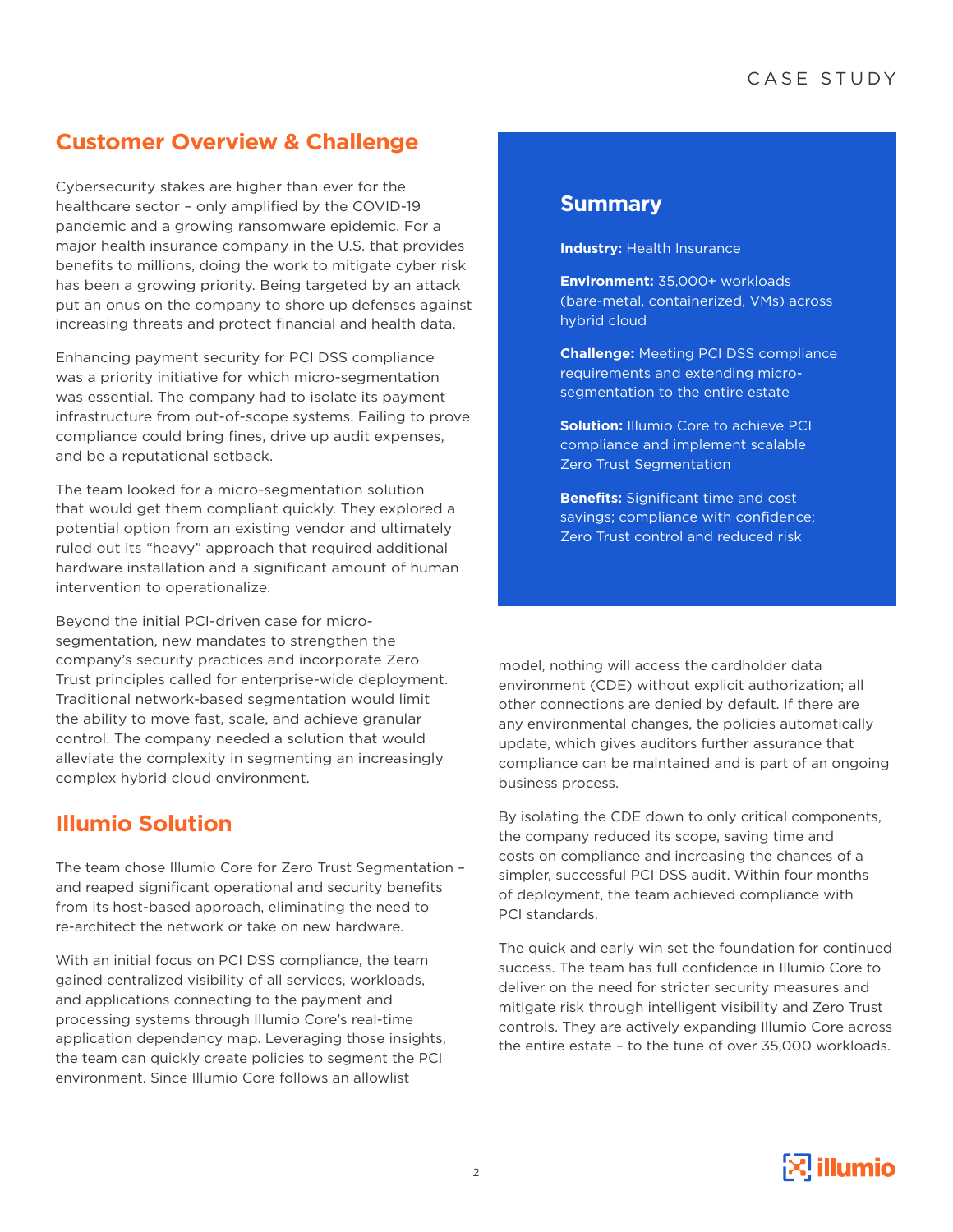# **Customer Benefits**

Time and cost efficiencies

Accurately scoping and reducing the CDE to the bare minimum ultimately lowers compliance and audit costs, while QSA-friendly reports and flow logs help speed up the process.

## Security automation for compliance confidence

The company can maintain compliance in the face of changes since Illumio Core automatically adapts and updates policies if the PCI environment changes.

#### Increased Zero Trust, reduced risk

Implementing a Zero Trust model that provides full visibility and segmentation to limit the lateral movement of ransomware and attackers markedly reduces the health insurer's overall risk exposure.